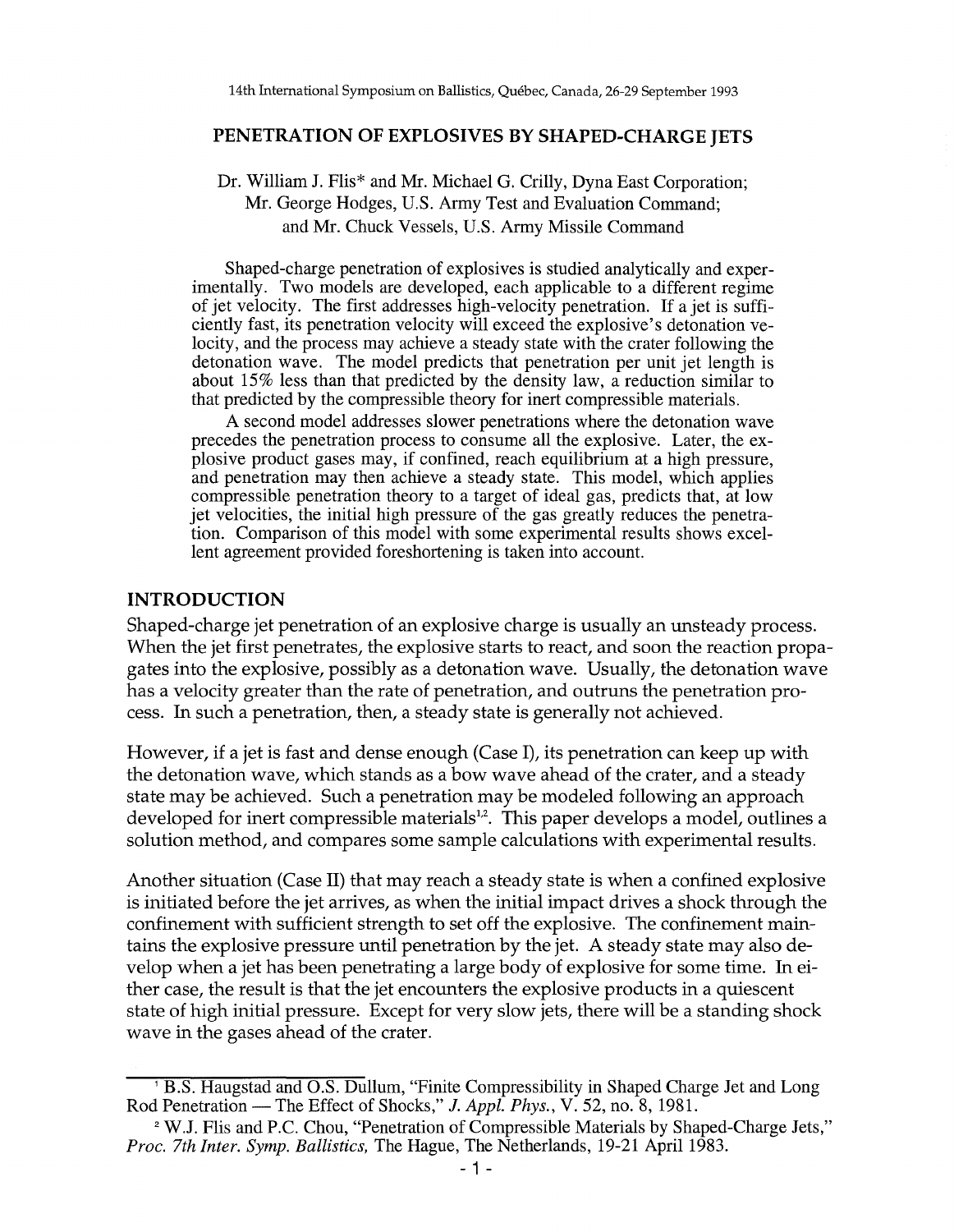## **MODEL**

This section describes a model of steady-state jet penetration into an explosive, with equations applicable to both Cases I and II. Figure l(a) shows penetration by a jet, with velocity V, into a target at a rate *V.* For a steady state, the shock or detonation wave (which is generally overdriven) must stand in the target as a bow wave ahead of the crater. Thus, in a reacting explosive target, penetration must be rapid enough to keep up with the detonation. Also, if the jet velocity is great enough, a standing shock may exist where jet material enters its zone of active involvement in the penetration.





Figure 1(b) shows the flow field in moving coordinates attached to the crater bottom, which appears as a stagnation point to both the jet and target. Jet material approaches this point at velocity  $(V-U)$ , is suddenly decelerated and compressed by its standing shock (if one exists), and is then further decelerated and compressed on its way to the stagnation point. Target material approaches at velocity V, is likewise compressed and decelerated (and perhaps reacts, as well) on passing through its standing shock or detonation wave, and is then further compressed and slowed to the stagnation point.

To analyze this flow, we define, along the axial streamline in the target, a station  $\theta t$  in the undisturbed explosive ahead of the wave, station  $1t$  just behind the wave, and station 2t at the stagnation point. Corresponding stations are defined in the jet:  $\theta$ *j* in the undisturbed material, *Ij* just behind its shock (if any), and *2j* at the stagnation point. We now develop the equations relating the velocities and states at these stations. *Initial Conditions* Let W represent the flow velocity (in the moving coordinates) at which material approaches the stagnation point; then, in the undisturbed regions,

$$
W_{0t} = U \t\t W_{0j} = V - U \t\t(1)
$$

Cases I and II differ as to initial pressure in the target. In Case I, the reacting explosive has no pressure,

$$
\overline{I} \colon
$$

$$
P_{0t} = 0 \tag{2}
$$

while in Case II, the confined, already-reacted explosive has an initial pressure, which we estimate by requiring adiabatic equilibrium with the C-J point,

II: 
$$
p_{0t} = p_{CJ} (v_{CJ}/v_0)^{\gamma} = p_{CJ} [\gamma/(\gamma+1)]^{\gamma}
$$
 (3)

The pressure in the undisturbed part of the jet is zero,

$$
p_{0j} = 0 \tag{4}
$$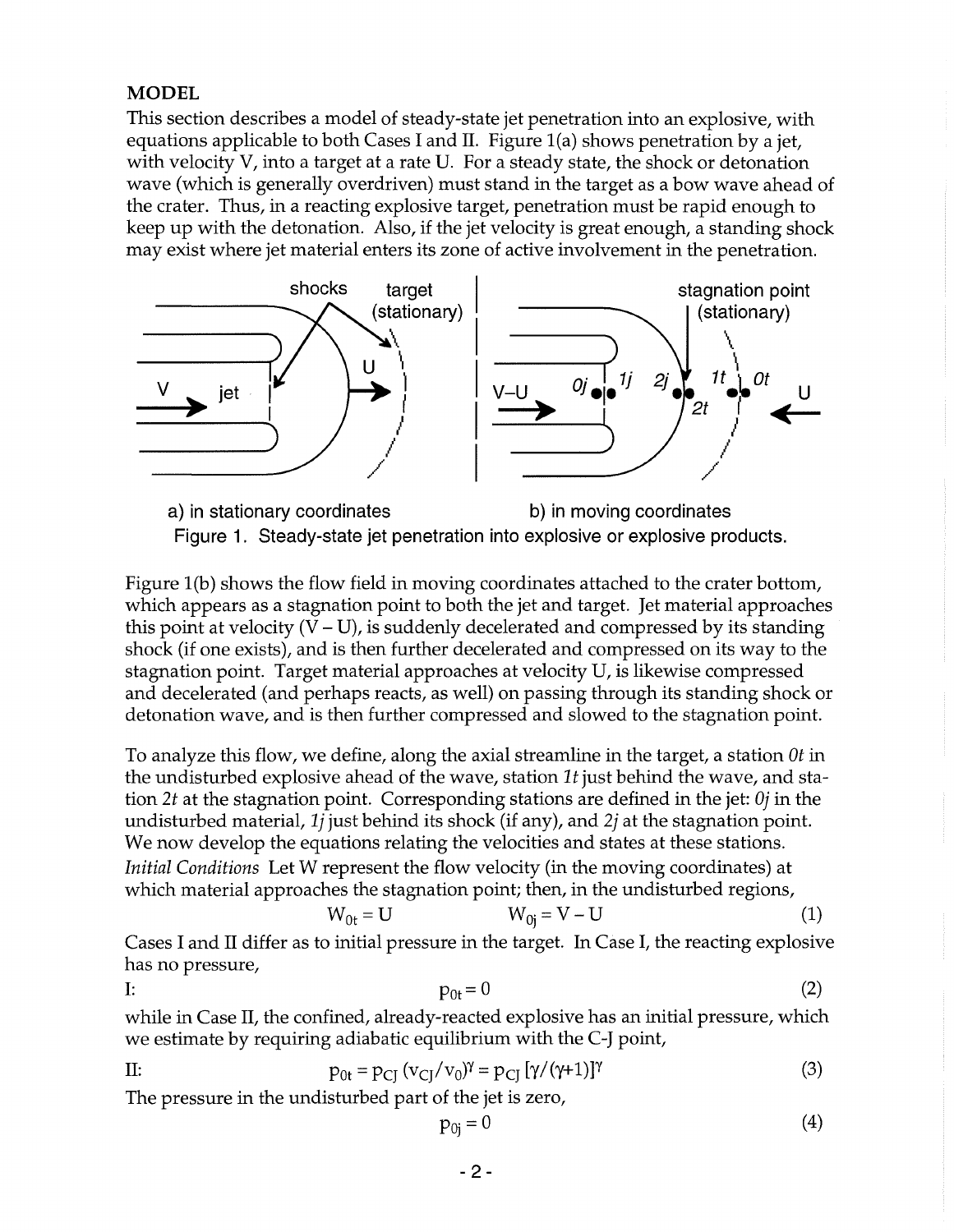*Shock Equations* Across shocks in the jet and target, changes in properties are described by the Rankine-Hugoniot relations:

Mass: 
$$
\rho_0 W_0 = \rho_1 W_1
$$
 (5)

 $p_0 + \rho_0 W_0^2 = p_1 + \rho_1 W_1^2$ 

Momentum:

$$
e_0 + \frac{1}{2} W_0^2 + \frac{p_0}{\rho_0} = e_1 + \frac{1}{2} W_1^2 + \frac{p_1}{\rho_1}
$$
 (7)

Energy:

where e is specific internal energy. Equations (5) and (6) may be re-arranged as

$$
W_1 = \rho_0 W_0 / \rho_1 \tag{8}
$$

(6)

$$
p_1 = p_0 + \rho_0 W_0^2 (1 - \rho_0 / \rho_1)
$$
\n(9)

which give W<sub>1</sub> and  $p_1$  in terms of known quantities at station 0 and the ratio  $p_0/p_1$ .

*Compressible Bernoulli's Equation* As each material flows along the streamline from shock to stagnation point, it is continuously and adiabatically decelerated. Therefore, this flow is governed by the compressible Bernoulli's equation,

$$
\frac{1}{2} W_1^2 + \frac{p_1}{p_1} = \frac{1}{2} W_2^2 + \frac{p_2}{p_2} - \int_1^2 p \, dv \tag{10}
$$

*Stagnation-Point Conditions* In the moving coordinates, stations *2t* and *2j* are stagnation points:  $W_{2t} = W_{2i} = 0$  (11)

The final condition is pressure equilibrium across the interface

$$
p_{2t} = p_{2j} \tag{12}
$$

**Equations of State** A complete description of the behavior of each material requires either its equation of state,  $p = p(\rho, e)$ , or, across shocks, a definition of its Hugoniot. *Reactive Materials* For explosives, we use the ideal-gas, or  $\gamma$ law, equation of state,

$$
e = pv/(\gamma - 1) - fq \tag{13}
$$

where  $\gamma$  is the ratio of specific heats (assumed constant) of the explosive products, q is the heat of detonation, and f is the burn fraction, which is zero ahead of the detonation wave and equal to one behind (I:  $f_0 = 0$ ,  $f_1 = f_2 = 1$ ). In Case II of already-reacted explosive, f is everywhere equal to unity (II:  $f_0 = f_1 = f_2 = 1$ ). Along the isentrope, pressure is related to specific volume v according to  $p v^{\gamma} = constant = p_1 v_1^{\gamma}$ .

*Inert Materials* Changes in state across shocks may be described by the Hugoniot, which we express in the usual relation of shock velocity  $U_s$  to particle velocity  $U_p$ 

$$
U_s = c_0 + b U_p \tag{14}
$$

where  $c_0$  is the bulk sound speed and b is a constant. The flow velocities are related to these velocities by  $W_0 = U_s$  and  $W_1 = U_s - U_p$ , so that

$$
W_0 = c_0 + b(W_0 - W_1)
$$
 (15)

Along the isentrope, we use the Mie-Griineisen equation of state,

$$
p = p(\rho, e) = (1 - \Gamma \mu / 2) ph + \Gamma \rho e
$$
 (16)

where  $\mu = \rho / \rho_0 - 1$  and  $\Gamma$  is the Grüneisen parameter, assumed to depend on density according to  $\Gamma \rho = \Gamma_0 \rho_0 = \text{constant}$ . In Eq. (16),  $p_h = p_h(\rho)$  is the pressure on the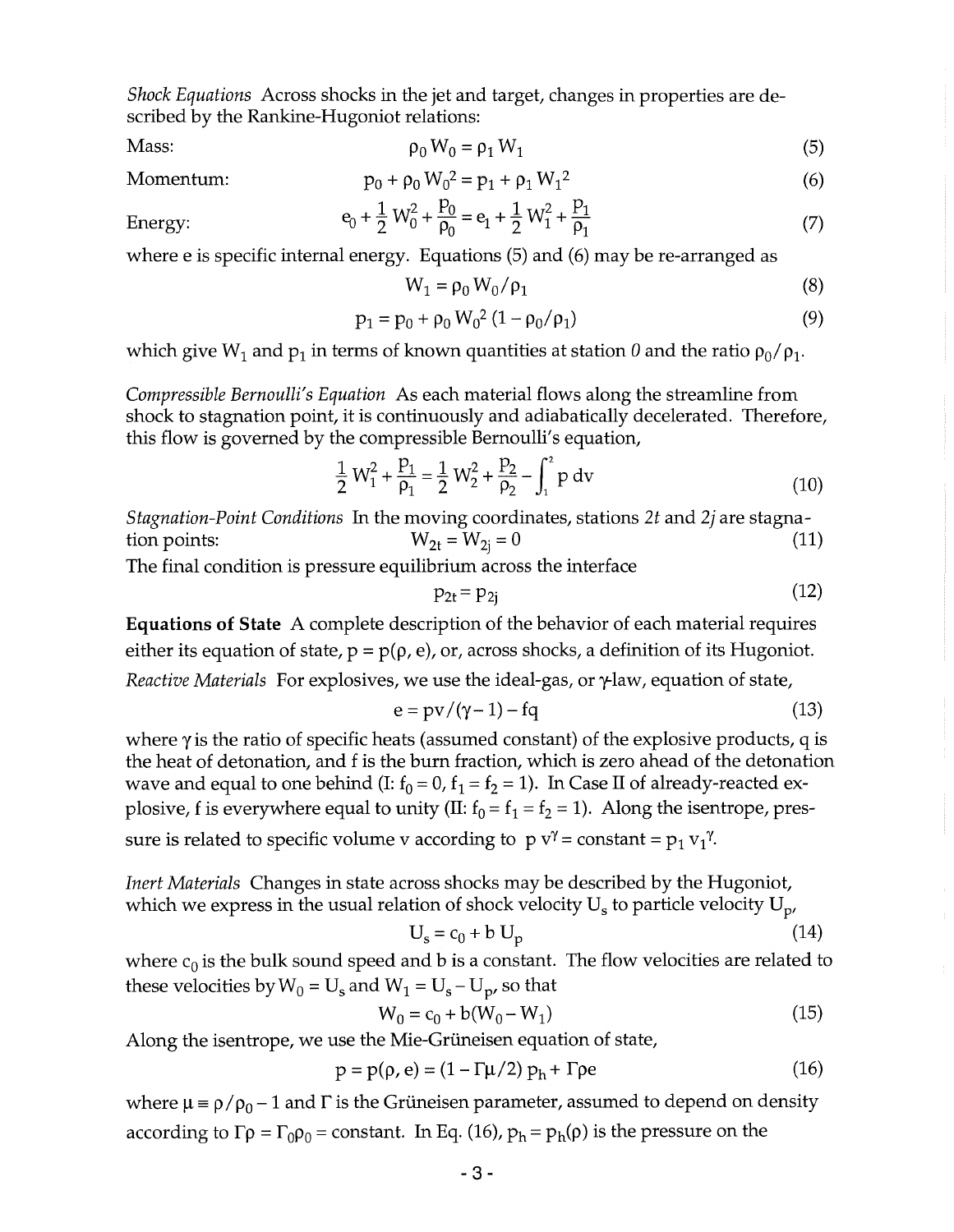Hugoniot at the same density,

$$
p_h = \rho_0 c_0^2 \eta / (1 - b\eta)^2
$$
 (17)

where  $\eta \equiv (v_0 - v)/v_0$ .

**Solution** The above system of equations may be solved by the same scheme developed by Haugstad and Dullum for penetration of compressible materials. Combining the shock energy equation (7) with the Bernoulli equation (10) yields

$$
\frac{p_0}{\rho_0} + \frac{1}{2} W_0^2 + e_0 = \frac{p_2}{\rho_2} + \frac{1}{2} W_2^2 + e_2
$$

Applying this equation to each material yields

$$
\frac{P_{0t}}{\rho_{0t}} + \frac{1}{2} U^2 + e_{0t} = \frac{P_{2t}}{\rho_{2t}} + e_{2t}; \quad \frac{1}{2} (V - U)^2 = \frac{P_{2j}}{\rho_{2j}} + e_{2j}
$$

since  $e_{0i} = 0$  and  $p_{0i} = 0$  for an inert jet. Equating  $p_{2t}$  and  $p_{2i}$  yields

$$
\left(\frac{V - U}{U}\right)^2 = \frac{\rho_{2t}}{\rho_{2j}} \left\{ 1 + \frac{p_{0t}/\rho_{0t} + e_{0t} - e_{2t}}{\frac{1}{2}U^2} \right\} + \frac{e_{2j}}{\frac{1}{2}U^2}
$$
(18)

which is solved by successive substitution: given V, a value of U is guessed, and the right-hand side is evaluated using equations given below depending on the material types. Then an improved value of U is found from Eq. (18), and the process is repeated until convergence, which takes only a few iterations. Procedures are now described for evaluating Eq. (18) for each type of material in each Case.

*Reacting Explosive (Case* I) Conditions behind the detonation wave are found by solv-

$$
\frac{\rho_{0t}}{\rho_{1t}} = \frac{v_{1t}}{v_{0t}} = \frac{1}{\gamma + 1} \left( \gamma - \sqrt{1 - \frac{D^2}{U^2}} \right)
$$
\n(19)

where D is the detonation velocity, equal to 
$$
\sqrt{[2q(\gamma^2 - 1)]}
$$
. By Eq. (9),  
\n
$$
p_{1t} = \rho_{0t} U^2 \left( 1 - \frac{v_{1t}}{v_{0t}} \right) = p_{CJ} \frac{U^2}{D^2} \left( 1 + \sqrt{1 - \frac{D^2}{U^2}} \right)
$$
\nI:

where  $p_{CI}$  is the Chapman-Jouguet pressure, equal to  $\rho_0D^2/(\gamma + 1)$ , or  $2\rho_0q(\gamma - 1)$ . The integral along the isentrope in the Bernoulli equation may be evaluated,

$$
\int_{1t}^{2t} p \, dv = \int_{1t}^{2t} p_{1t} \left( \frac{v_{1t}}{v} \right)^{\gamma} dv = -\frac{p_{1t} v_{1t}}{\gamma - 1} \left[ \left( \frac{p_{2t}}{p_{1t}} \right)^{(\gamma - 1)/\gamma} - 1 \right] \tag{20}
$$

Then, Eq. (10) may be solved, using values at *1t* given by Eqs. (8), (9), and (19), for the stagnation pressure,

$$
p_{2t} = p_{1t} \left[ 1 + \frac{\gamma - 1}{\gamma} \frac{W_{1t}^2}{2 p_{1t} v_{1t}} \right]^{\gamma/(\gamma - 1)}
$$

$$
= p_{CJ} \left( \frac{U}{D} \right)^2 \left[ 1 + \sqrt{1 - \left( \frac{D}{U} \right)^2} \right] \left[ \frac{\gamma + 1}{2\gamma} \left( 1 + \frac{\gamma - 1}{1 + \sqrt{1 - (D/U)^2}} \right) \right]^{\gamma - 1}
$$

I: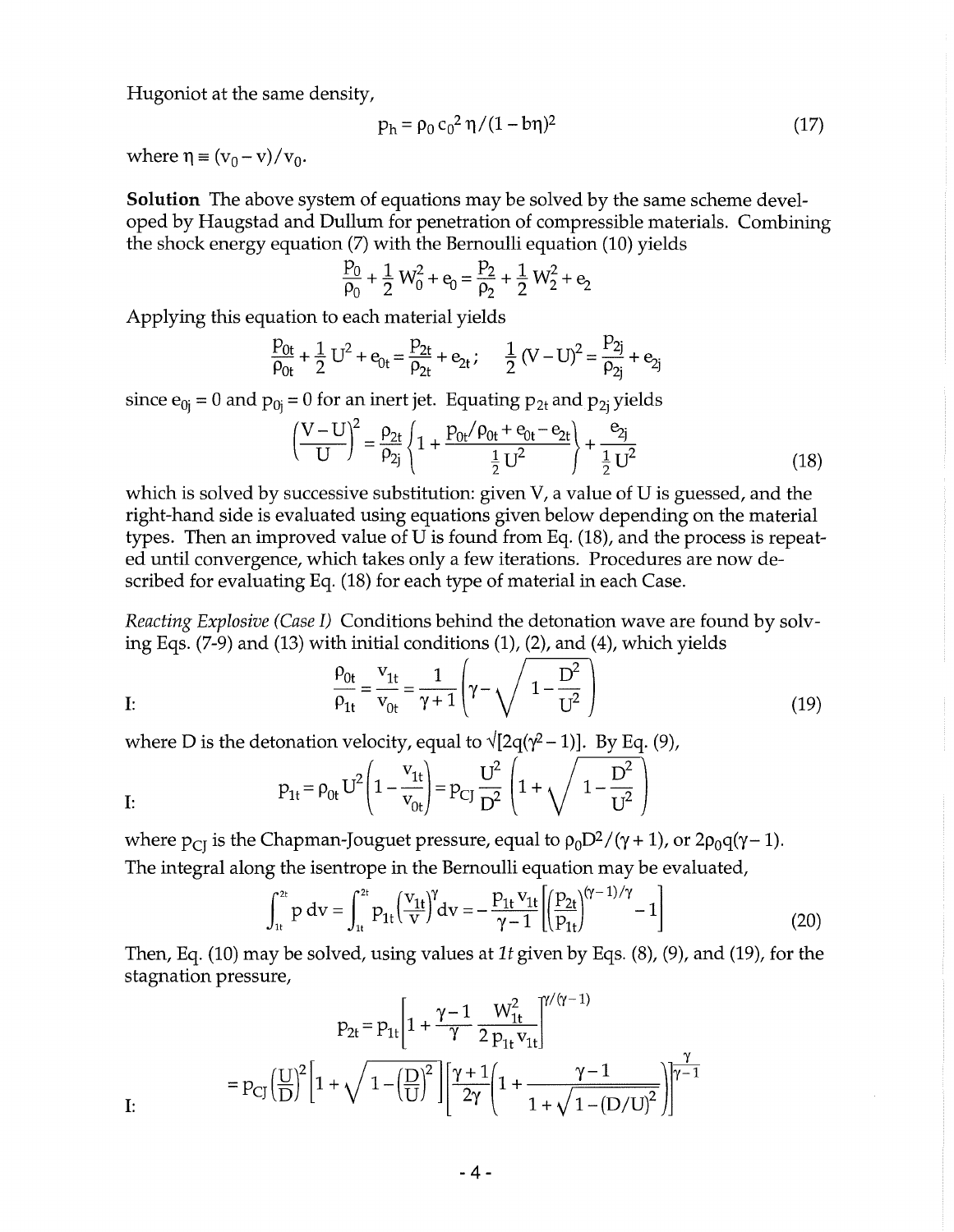If  $\gamma$  = 3 (a good approximation for most high explosives), this is equal to

I:  $P_{2t} = P_{CJ} \left(\frac{U}{D}\right)^2 \left[1 + \sqrt{1 - \left(\frac{D}{U}\right)^2}\right] \left[\frac{2}{3} \left(1 + \frac{2}{1 + \sqrt{1 - (D/U)^2}}\right)\right]^{\frac{3}{2}}$ 

This pressure may be compared with that predicted by the incompressible theory,  $p_{2,incompressible} = \rho_{0t} U^2/2$ , which, for  $\gamma = 3$ , equals  $2p_{CI} U^2/D^2$ ; thus, the stagnation pressure predicted by the present model is greater than that predicted by the incompressible theory by a factor of at least  $\sqrt{2}$ .

*Reacted Explosive Products (Case II)* Conditions behind the shock in an already-reacted explosive are found by solving Eqs. (7-9) and (13) with conditions (1) and (3), to yield

II: 
$$
\frac{\rho_{0t}}{\rho_{1t}} = \frac{v_{1t}}{v_{0t}} = \frac{1}{\gamma + 1} \left( \frac{2c_0^2}{U^2} + \gamma - 1 \right)
$$
(21)

where  $c_0 = \sqrt{\gamma p_0 v_0}$  is the sound speed ahead of the shock. Then, again using Eq. (20), Eq. (10) may be solved for the stagnation pressure,

II: 
$$
p_{2t} = p_{1t} \left[ 1 + \frac{\gamma - 1}{\gamma} \frac{W_{1t}^2}{2 p_{1t} v_{1t}} \right]^{\gamma/(\gamma - 1)}
$$

where  $W_{1t}$  and  $p_{1t}$  are given by Eqs. (8) and (9) with Eq. (21).

*Inert Materials Conditions at station 1 are found by solving Eqs.* (8), (9), and (15),

$$
W_1 = [W_0 (b - 1) + c_0]/b
$$
  

$$
\rho_1 = \rho_0 W_0 b / [W_0 (b - 1) + c_0]
$$

$$
p_1 = \rho_0 W_0 (W_0 - W_1)
$$

The integral in Bernoulli's equation (10) is taken along the isentrope,  $de = -p dv$ . For the Mie-Griineisen EOS, the isentrope cannot easily be expressed in explicit form and must be constructed numerically. To do this, we use the identity,

$$
\left(\frac{\partial p}{\partial v}\right)_s = -\left[\left(\frac{\partial e}{\partial v}\right)_p + p\right] / \left(\frac{\partial e}{\partial p}\right)_v
$$
\n
$$
\left(\frac{\partial e}{\partial v}\right)_s = e' - p' / q \Gamma \text{ and } \left(\frac{\partial e}{\partial v}\right)_v
$$

For the Mie-Grüneisen EOS,  $(\partial e/\partial v)_p = e_h' - p_h'/\rho \Gamma$ , and  $(\partial e/\partial p)_v = 1/\rho \Gamma$ , where  $e_h(v)$ 

is the energy on the Hugoniot at the same volume and where  $\rho \Gamma$  forms a constant. Therefore, the isentrope curve in the  $(p, v)$ -plane becomes

$$
\left(\frac{dp}{dv}\right)_C = -\rho \Gamma \left(\frac{de_h}{dv} - \frac{1}{\rho \Gamma} \frac{dp_h}{dv} + p\right) = -\rho \Gamma \left\{\frac{d}{dv} \left[\left(\frac{\eta}{2\rho_0} - \frac{1}{\rho \Gamma}\right) p_h\right] + p\right\}
$$

Since  $p_h$  is complicated, this is difficult to integrate exactly. However, since it has the  $g \equiv \left(\frac{\eta}{\eta} - \frac{1}{\eta}\right)$ 

form dp/dv = 
$$
-\rho \Gamma [g'(v) + p]
$$
, with  $\rho = (2 \rho_0 - \rho \Gamma)^{1/2} \rho$ , we integrate it numerically as

$$
\int_{v}^{v+\Delta v} \frac{dp}{dv} dv = \int_{v}^{v+\Delta v} -\rho \Gamma g'(v) dv - \int_{v}^{v+\Delta v} \rho \Gamma p dv
$$

$$
p(v+\Delta v) - p(v) = -\rho \Gamma \left[g(v)\right]_{v}^{v+\Delta v} - \rho \Gamma \left(\frac{p(v+\Delta v) + p(v)}{2}\right) \Delta v
$$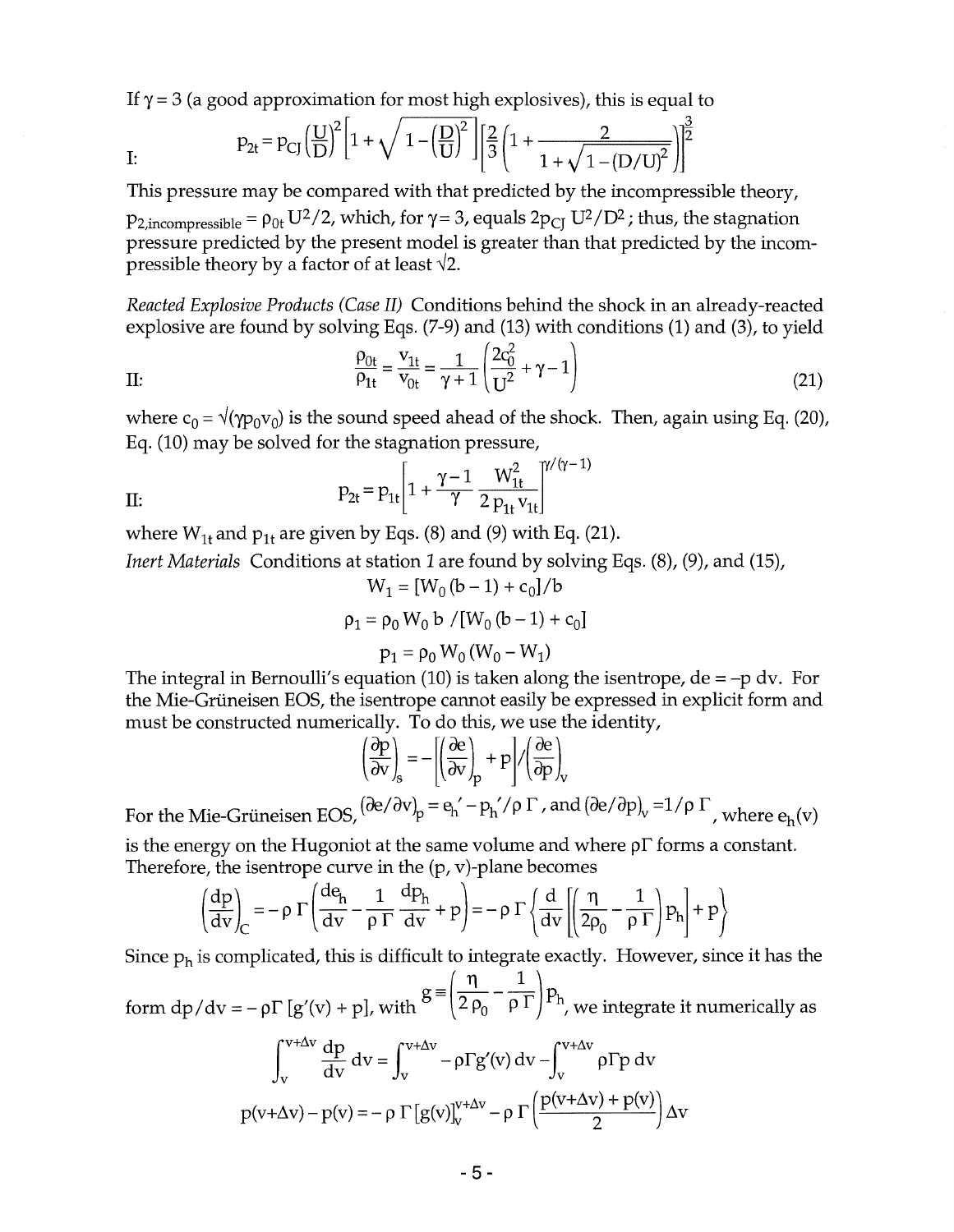which may be re-arranged to the explicit formula

$$
p(v+\Delta v) = \frac{p(v) - \rho \Gamma \left[g(v+\Delta v) - g(v) + p(v) \Delta v/2\right]}{1 + \rho \Gamma \Delta v/2}
$$

This formula is applied step-wise from starting point  $(p_1, v_1)$  to the stagnation point, where the flow velocity  $W_2$  vanishes, so that the equation

$$
W_1^2/2 + p_1v_1 + e_1 = p_2v_2 + e_2
$$

must be satisfied. Here, the specific volume is  $v_2$ ; the internal energy  $e_2$  may be determined from  $p_2$  and  $v_2$  by the equation of state, Eq. (13) or (16).

### EXAMPLE CALCULATIONS

A few calculations using these two models are shown in Figs. 2 and 3, which are plots of the ratio of penetration per unit length of jet calculated by our models to that predicted by the incompressible density law,  $P/L = \sqrt{\frac{\rho_i}{\rho_i}}$ , which is derived, of course, from the incompressible Bernoulli equation. The deviation of each curve from unity represents the effects of the extra mechanisms taken into account in our models: compressibility and either detonation (Case I) or high initial pressure (Case II). Material properties are listed in Table 1.



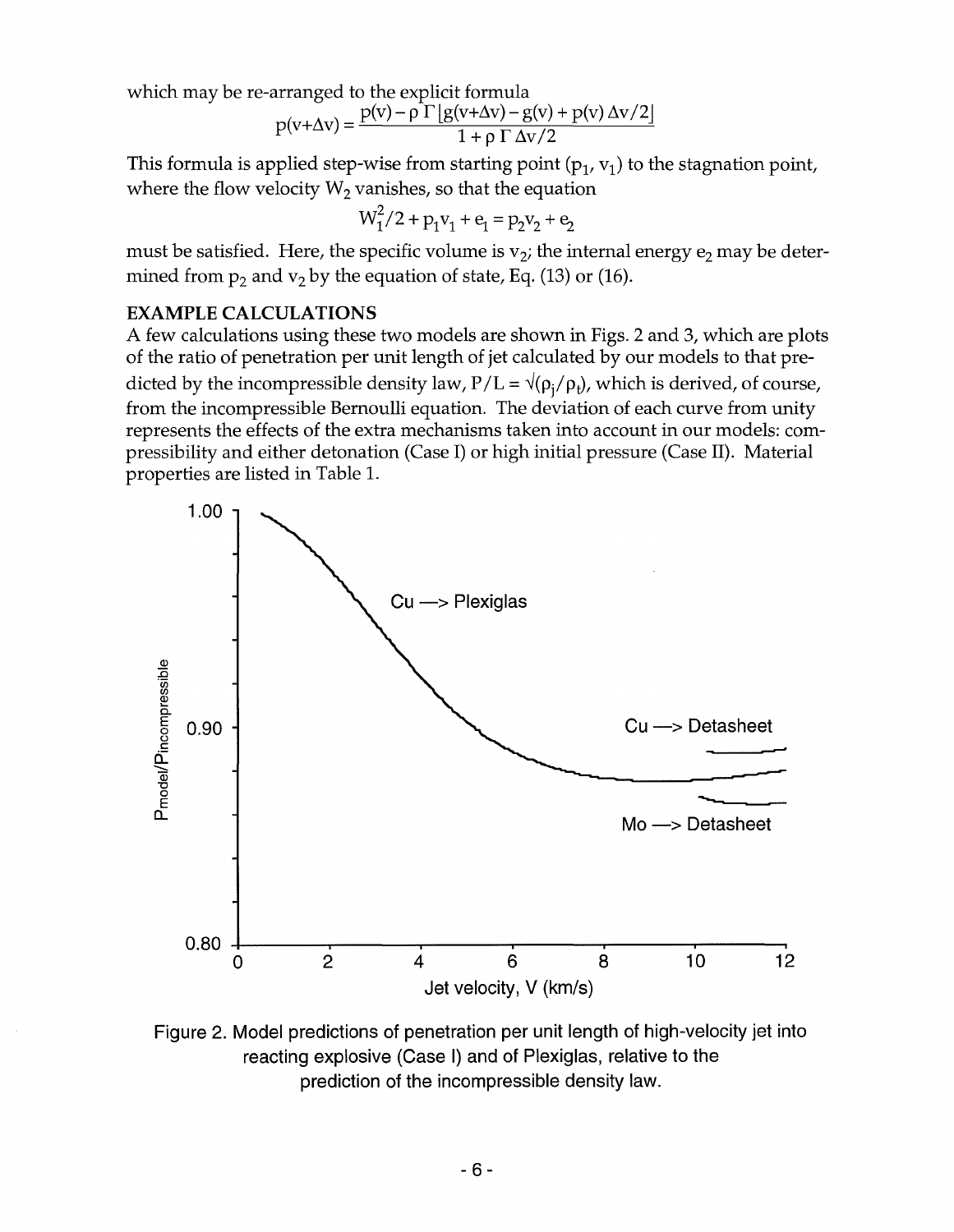



|                               | copper | molybdenum | Plexiglas | Detasheet | Comp. C-4     |
|-------------------------------|--------|------------|-----------|-----------|---------------|
| $\rho_0$ (Mg/m <sup>3</sup> ) | 8.93   | 10.2       | 1.186     | 1.480     | 1.601         |
| $c_0$ or D (km/s)             | 3.92   | 5.163      | 2.745     | 7.000     | 8.193         |
| b                             | 1.488  | 1.236      | 1.451     | - -       | $\sim$ $\sim$ |
| $\Gamma_0$ or $\gamma$        | 1.96   | 1.41       | 0.80      | 2.719     | 2.838         |

|  |  | Table 1. Material Properties Used in Model Computations. |  |  |
|--|--|----------------------------------------------------------|--|--|
|--|--|----------------------------------------------------------|--|--|

For Case I, we computed penetrations by high-velocity copper (Cu) and molybdenum (Mo) jets into Detasheet (EL-506C) explosive. In Fig. 2, these are compared with penetration by Cu jets into Plexiglas (PMMA), an inert compressible plastic with a low density like that of Detasheet. The explosive-target curves begin at jet velocities of about 10 km/s; for slower jets, the penetration velocity U would be less than the detonation velocity D and the Case I steady state would not be achieved.

In this figure, we observe, first, that the reduction in penetration in Detasheet relative to the density law is about 12% to 15%, which is about the same reduction attributed to compressibility alone in Plexiglas at these velocities. Second, the curves for Cu and Mo jets are not very different; this is because both metals are negligibly compressible compared with the explosive. Another difference is that Mo, which is denser than Cu,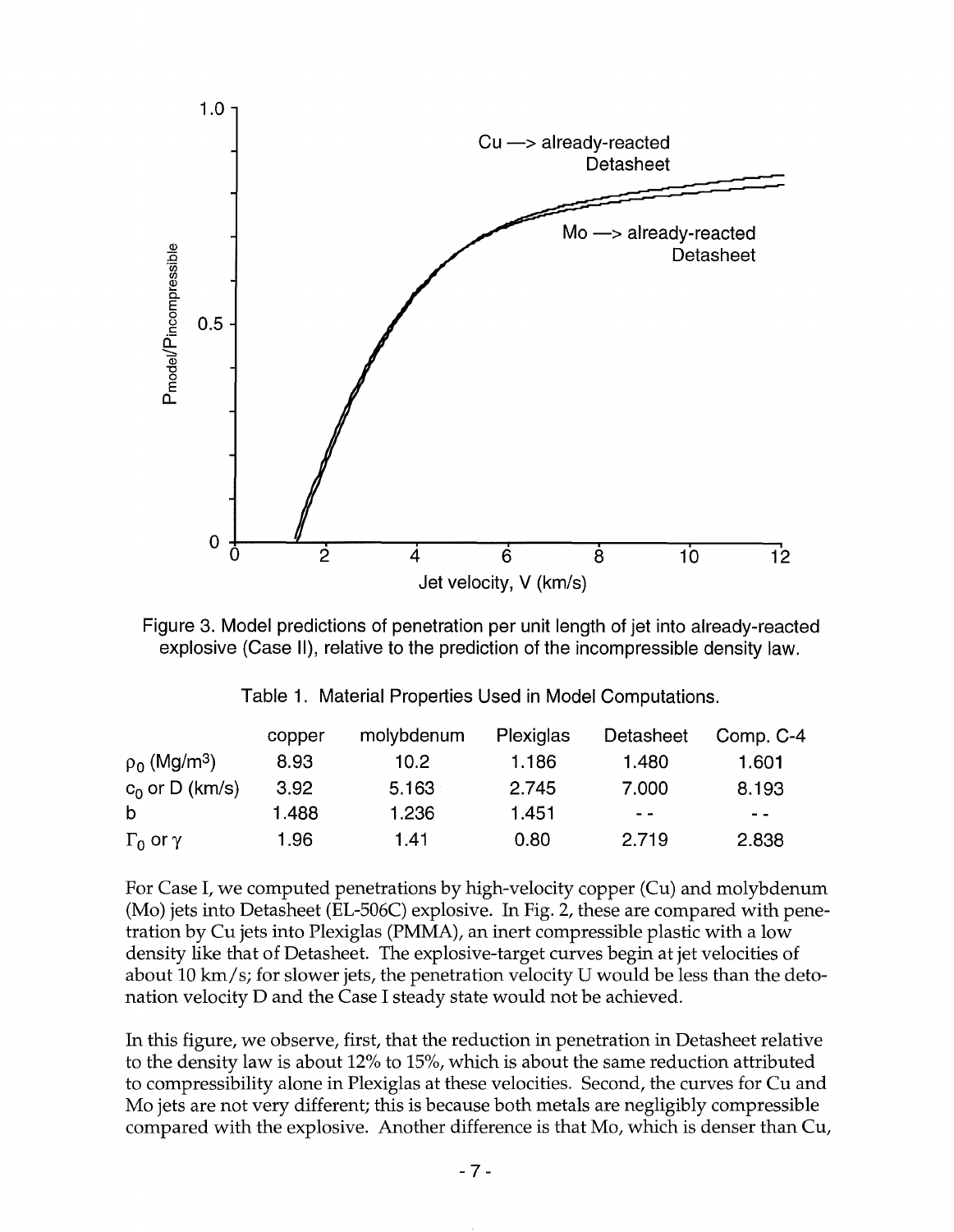has a greater penetration velocity U, so that it can keep up with the detonation wave and achieve a steady state at lower jet velocities; thus, its curve starts at a lower V.

For Case II of an already-reacted explosive target, Fig. 3 shows that penetration is most degraded relative to the density law at low velocities, where the gas's high initial pressure resists the jet's stagnation pressure; indeed, at the lowest velocities, the jet is unable to penetrate at all. At high velocities, this curve does not approach unity because of compressibility, but comes near the corresponding Case-I curve of Fig. 2. Thus, it seems that at high velocities, it matters little whether the explosive is reacting or has already reacted; that is, the compressibility of the product gases seems to account here for most of the deviation from the density law.

# EXPERIMENTS

Experiments of shaped-charge jet penetration of explosives have been performed, as shown in Fig. 4. In each test, a precision 66-mm-diameter 42° conical copper-lined charge ( $V_{tip}$  = 9.14 km/s) was fired into a cylinder of Comp. C-4 explosive at a standoff of 198 mm. Six experiments were performed, listed in Table 2. Flash radiography recorded images of each jet during and after penetration. Analysis of the radiographs determined the tip velocity of the eroded jet after penetration. In one test (#4), we deliberately misaligned the shotline (penetration path) with the axis of the target charge; in two other tests (#2 and 3), we were able to observe a small, unintentional misalignment, which we believe did not significantly affect the results. In the last two tests, the target charge was confined by inserting it snugly into a hole in a 25.4-mm-thick aluminum plate and covering it top and bottom with 6-mm-thick steel plates.



Figure 4. Setup of experiments of shaped-charge jet penetration of explosives.

In radiographs of the actual penetration process, it appears that eroded jet material is projected by the high-pressure explosive products back into the jet, disturbing it. We have also observed this in hydrocode computations of such penetrations, an example of which is shown in Fig. 5.

The behind-target radiographs showed that the explosive affected the jet in three regimes, as shown in Fig. 6: 1) the front part of the jet was eroded, that is, completely removed (this is addressed by our model); 2) the next portion of jet was greatly disrupted, with highly fragmented particles dispersed some distance off the shotline; and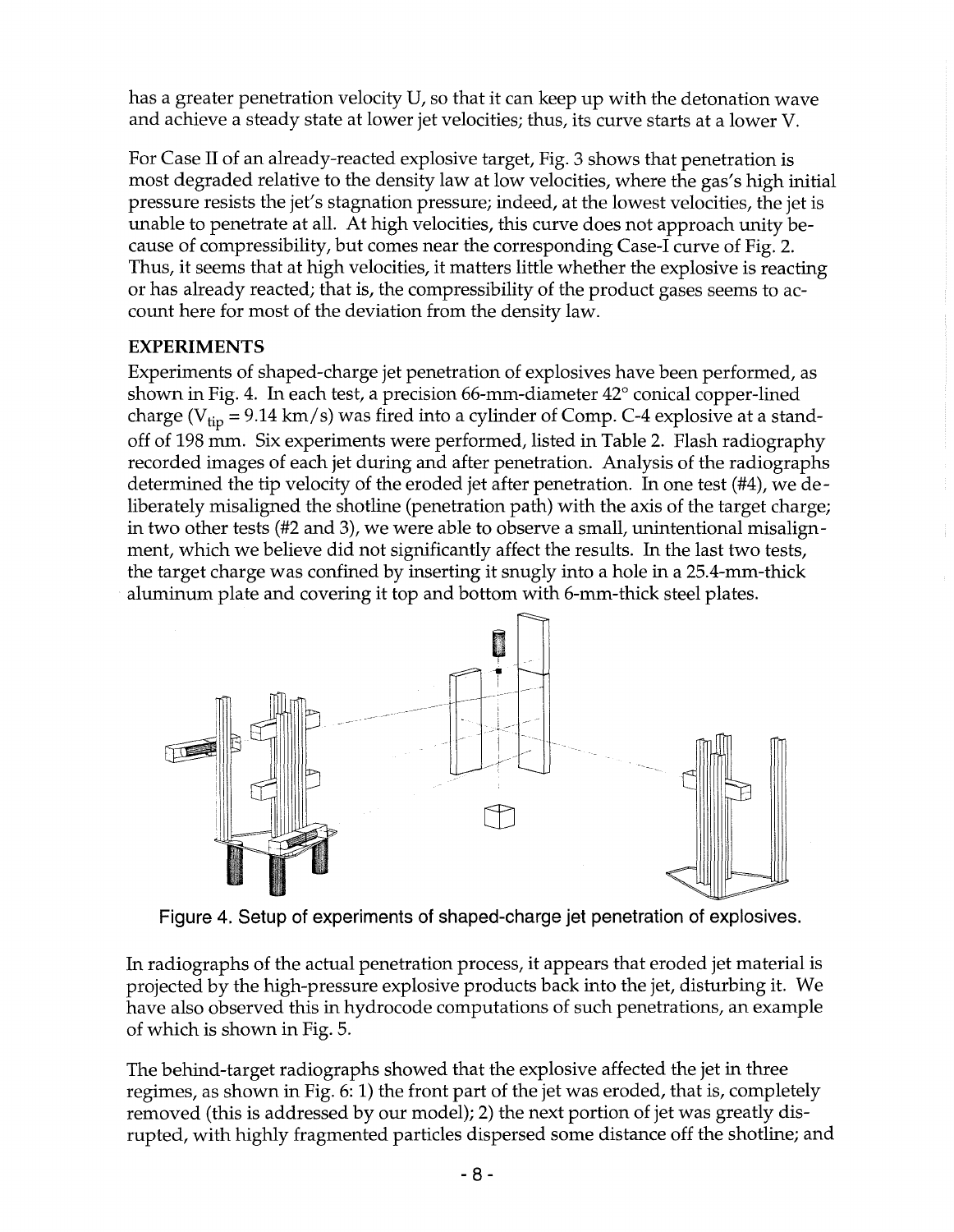Table 2. Experiments of shaped-charge jet penetration of explosive.

| Test           | Explosive size           | Explosive   | <b>Shotline</b>   | Residual jet velocities (km/s) |               |         |
|----------------|--------------------------|-------------|-------------------|--------------------------------|---------------|---------|
| no.            | length $\times$ diameter | confinement | offset            | V,                             | $V_{2}$       | $V_{3}$ |
| $\mathbf{1}$   | $25.4 \times 38.1$ mm    | none        | 0?                | 8.76                           | 7.89          | 7.39    |
| $\overline{2}$ | $50.8 \times 38.1$ mm    | none        | $2.7 \text{ mm}$  | 8.15                           | 7.40          | 7.30    |
| -3             | $25.4 \times 76.2$ mm    | none        | $3.2 \text{ mm}$  | 8.78                           | $\sim$ $\sim$ | 7.42    |
| $\overline{4}$ | $25.4 \times 38.1$ mm    | none        | $16.3 \text{ mm}$ | $\sim$ $\sim$                  | 8.77          | 8.06    |
| -5             | $25.4 \times 38.1$ mm    | heavy       | 0?                | 8.26                           | $\sim$ $\sim$ | 6.40    |
| 6              | $25.4 \times 38.1$ mm    | heavy       | 0?                | 7.86                           |               | 6.01    |



Figure 5. Hydrocode computation of penetration by a copper jet at 9 km/s into a target of C-4 explosive. Notice the disturbance of the jet along its sides.

3) a third part was sometimes deflected but still had the appearance of a jet and was only mildly broken. The rest of the jet was not noticeably affected. These effects are similar to phenomena observed by Brown and Finch<sup>3</sup> in confined sheet explosive. The



Figure 6. Regimes of jet disturbance by explosive penetration.

<sup>3</sup> J. Brown and D. Finch, "The Shaped Charge Jet Attack of Confined and Unconfined Sheet Explosive at Normal Incidence," *Proc. 11th Inter. Symp. Ballistics,* Brussels, 9-11 May 1989.